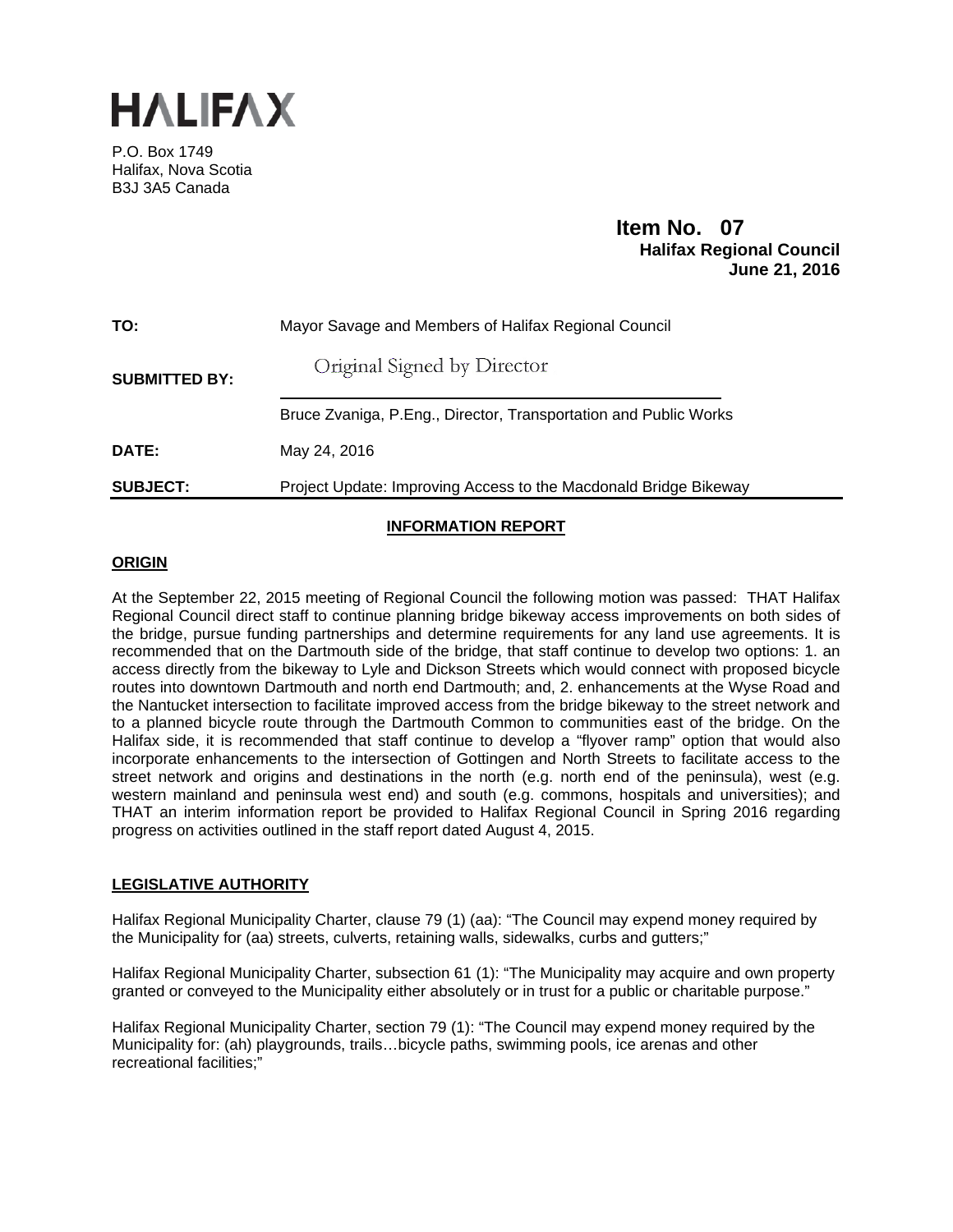### **BACKGROUND**

On September 22 2015, Halifax Regional Council approved the above motion that directed staff to continue planning how to improve access to the Macdonald Bridge Bikeway. Since that time, an engineering consulting firm has started the planning work and a project advisory committee has been formed.

### **DISCUSSION**

Planning for the project is underway. The consulting firm Parsons has been engaged to lead the planning process. They are working with a steering committee of representatives from HRM and Halifax Harbour Bridges.

On June 2 and 3, 2016, the consulting team was scheduled to meet with property owners, various officials and host an informal information session for members of the Active Transportation Advisory Committee.

The full planning process is expected to be complete by late fall 2016 and will include the following elements:

- 1) Engagement with internal stakeholders such as Traffic Management, Halifax Transit and Corporate Facility Design and Construction as well as key stakeholders such as Halifax Harbour Bridges and the Department of National Defense;
- 2) Formal public and external stakeholder engagement which is currently scheduled for fall 2016;
- 3) Advice on the development of bicycle routes to which improved bridge bikeway access points will connect;
- 4) Consideration of how improved bicycling connections would relate to transit and motor vehicle movements on either side of the bridge; and,
- 5) Development of preliminary designs for the selected options as well as preliminary cost estimates.

. Staff will submit a report to Council following the preliminary planning exercise in early 2017 with the results of the planning process and recommendations for Council to consider on next steps. The envisioned next steps on which Council direction will be sought include which options to retain for detailed design, budget and funding options, and consideration of an implementation timeframe.

#### **FINANCIAL IMPLICATIONS**

The planning work for the MacDonald Bridge Bikeway is one of the four bikeway planning projects totalling \$200,000 (Design/Public Engagement of Regional Centre Bikeways), which are included in the Approved 2015/16 Project Budget from Project Account No. CTU00420 – Active Transportation – Strategic Projects. A full detailed report is expected to be submitted in late fall as outlined in the discussion section.

#### **COMMUNITY ENGAGEMENT**

None

# **ATTACHMENTS**

None